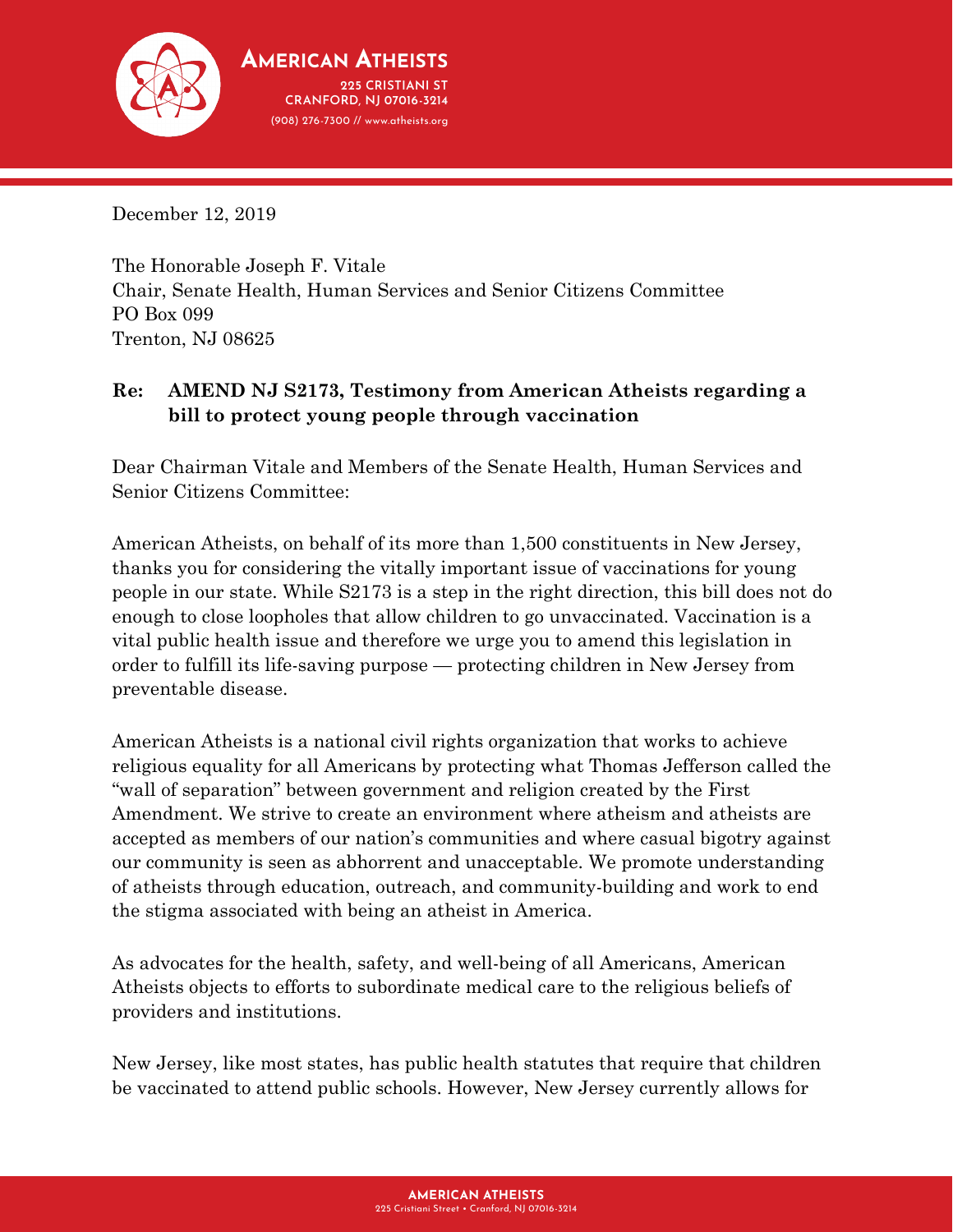Testimony of American Atheists AMEND — S2173 Page 2 of 5

 $\overline{a}$ 

exemptions from this general rule both for medical reasons and the religious tenets and practices of the student or the parent or guardian. While S2173 is intended to clarify these exemptions and close potential loopholes for so-called "political, sociological, philosophical, or moral views" or unfounded concerns about the safety or efficacy of vaccinations writ large, it leaves in place exemptions on the basis of religious belief which are both unnecessary as a matter of law and dangerous for public health.

Non-essential exemptions to immunization requirements endanger all children in order to accommodate the religious beliefs of a few. Such exemptions are unacceptable from both a public health and moral perspective. Successful population immunity to disease depends upon a significant level of vaccination, as high as 95% for some diseases.<sup>[1](#page-1-0)</sup> Because some people are unable to receive vaccination for medical reasons, it is therefore inappropriate and dangerous to allow for arbitrary compliance by the rest of the population. This is the reason that every state has laws requiring immunization to attend public school. And, while S2173 requires an explanation of how the vaccination requirement conflicts with a "bona fide" religious tenet, in practice, these exemptions function no differently than the philosophical exemptions which are expressly prohibited in the bill.

The religious exemptions to New Jersey's vaccination requirements put children at significant risk for contracting debilitating and potentially deadly infectious diseases. Children exempt from immunization requirements are more than 35 times more likely to contract measles<sup>[2](#page-1-1)</sup> and nearly 6 times more likely to contract pertussis (whooping cough), $3$  compared to immunized children.

<span id="page-1-0"></span><sup>1</sup> Salathe, Marcel. (Feb. 3, 2015). *Why a few unvaccinated children are an even bigger threat than you think*. Washington Post. Available at

https://www.washingtonpost.com/posteverything/wp/2015/02/03/why-a-few-unvaccinated-childrenare-an-even-bigger-threat-than-you-think/?utm\_term=.69e466010275.

<span id="page-1-1"></span><sup>2</sup> Salmon DA, Haber M, Gangarosa EJ, Phillips L, Smith NJ, Chen RT. (1999). *Health consequences of religious and philosophical exemptions from immunization laws: individual and societal risk of measles*. JAMA. 1999;282:47-53.

<span id="page-1-2"></span><sup>3</sup> Feikin DR, Lezotte DC, Hamman RF, Salmon DA, Chen RT, and Hoffman RE. (2007). *Individual and Community Risks of Measles and Pertussis Associated With Personal Exemptions to Immunization*. JAMA 2007;284:3145-3150.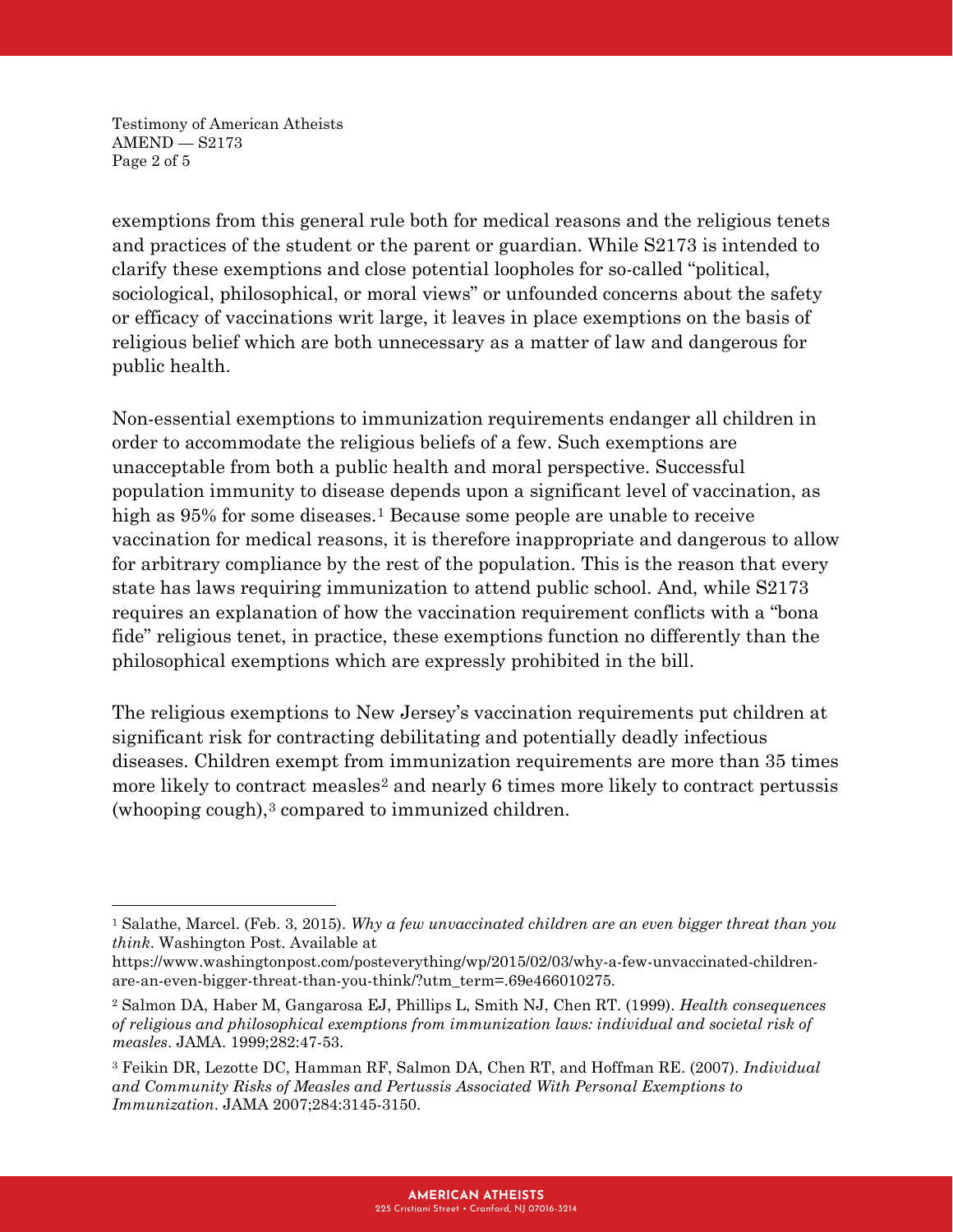Testimony of American Atheists AMEND — S2173 Page 3 of 5

 $\overline{\phantom{a}}$ 

According to the state health department, the number of religious exemptions granted in New Jersey increased to 12,300 in the 2017-2018 school year, up from just 1,641 in the 2005-2006 school year.[4](#page-2-0) A study by the New Jersey Hospital Association found that the number of children whose families claimed religious exemptions from vaccination requirements jumped [5](#page-2-1)3% in just the past five years.<sup>5</sup> In 2018, despite measles having been declared eradicated in the United States 18 years previous, the Centers for Disease Control and Prevention (CDC) confirmed 372 cases of the disease across the country, with New Jersey accounting for 10% of the national total.[6](#page-2-2)

And this year, from January 1 until October 1, 2019, the CDC reports that 1,249 cases of measles were confirmed, the highest annual number since 1992. This number is particularly concerning because, according to the CDC, 86% of cases were associated with "underimmunized, close-knit communities, including two outbreaks in New York Orthodox Jewish communities."[7](#page-2-3) 

In New York City, a measles outbreak started on September 30, 2018 and has seen more than 600 confirmed cases. In Rockland County, New York, another outbreak has seen more than 300 confirmed cases.<sup>[8](#page-2-4)</sup>

The concentration of these cases among communities where parents have elected to use religious exemptions to vaccination requirement laws prompted New York to

<span id="page-2-0"></span><sup>4</sup> Rabin, Roni Caryn. (June 19, 2019). *Eager to Limit Exemptions to Vaccination, States Face Staunch Resistance*. New York Times. Available at https://www.nytimes.com/2019/06/14/health/vaccineexemption-health.html.

<span id="page-2-1"></span><sup>5</sup> Center for Health Analytics, Research & Transformation, New Jersey Hospital Association. *Lack of Immunizations Spreads Disease Threat Across New Jersey*. Available at http://www.njha.com/media/567539/CHART-Immunization.pdf.

<span id="page-2-2"></span><sup>6</sup> Measles Cases and Outbreaks | CDC. Retrieved December 11, 2019. Available at https://www.cdc.gov/measles/cases-outbreaks.html.

<span id="page-2-3"></span><sup>7</sup> Patel M, Lee AD, Clemmons NS, et al. National Update on Measles Cases and Outbreaks — United States, January 1–October 1, 2019. MMWR Morb Mortal Wkly Rep 2019;68:893–896. DOI: http://dx.doi.org/10.15585/mmwr.mm6840e2

<span id="page-2-4"></span><sup>8</sup> Cohen, Elizabeth. (September 3, 2019). *The US eliminated measles in 2000. The current outbreak could change that.* CNN. Available at https://www.cnn.com/2019/08/28/health/us-measleselimination-status-in-jeopardy/index.html.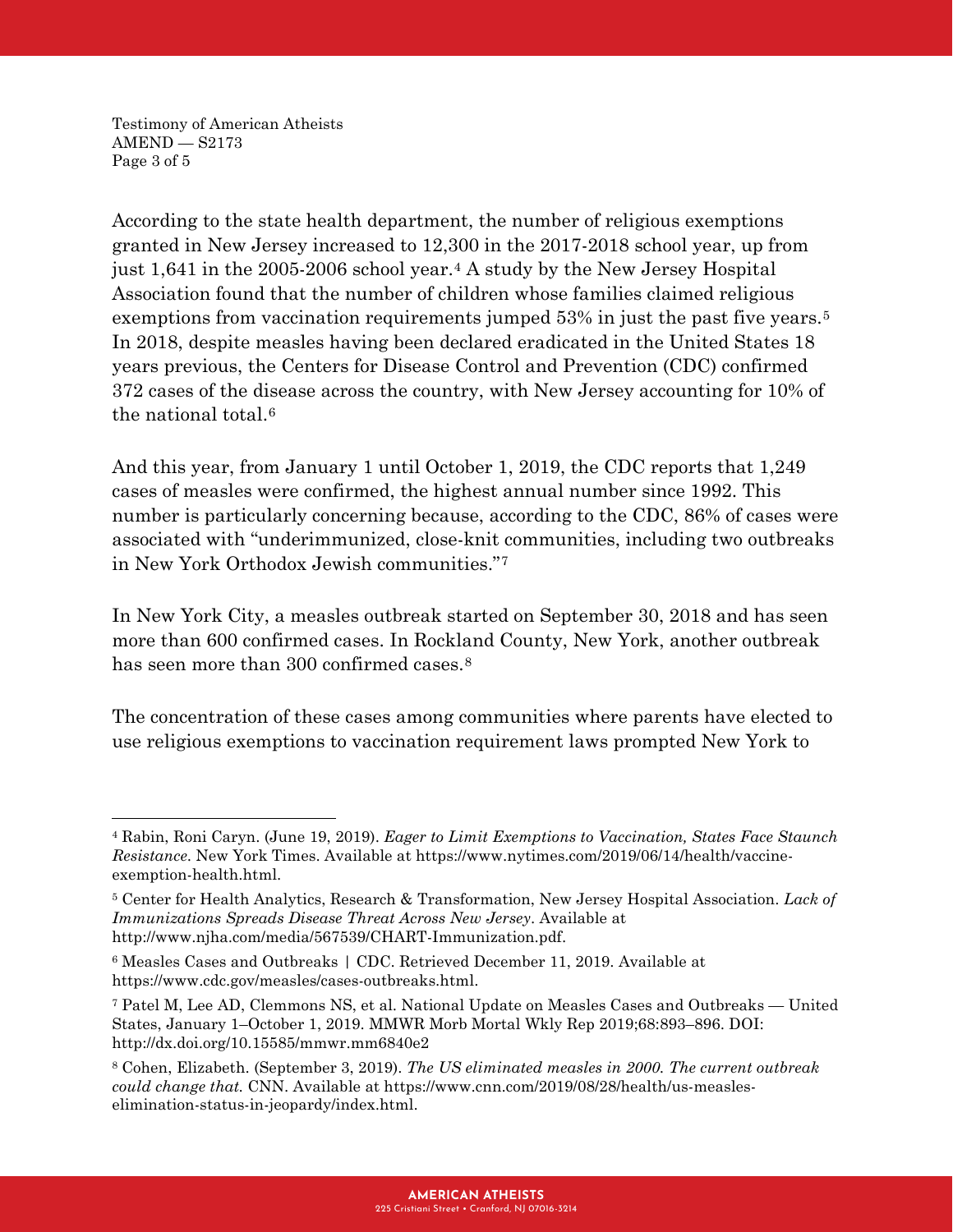Testimony of American Atheists AMEND — S2173 Page 4 of 5

declare a state of emergency[9](#page-3-0) and enact legislation to eliminate the state's religious exemption. This legislation left in place medical exemptions for individuals whose doctors certify that immunization is contraindicated for the child.<sup>[10](#page-3-1)</sup>

After signing the bill on June 13, Governor Andrew Cuomo said, "While I understand and respect freedom of religion, our first job is to protect the public health and by signing this measure into law, we will help prevent further transmissions and stop this outbreak right in its tracks."[11](#page-3-2)

There are numerous other examples which illustrate that outbreaks often occur in communities that are unsupportive of vaccination.[12](#page-3-3) However, lawmakers have a responsibility to protect all youth, regardless of their religion or lack thereof. No young person should be subject to harm or illness based on the religious beliefs of their caretakers or their classmates.

Finally, we note that the religious exemptions in New Jersey's current vaccination law and in S2173 are not required by the First Amendment of the U.S. Constitution. A number of states, including California, Mississippi, West Virginia, and now New York do not allow these types of religious exemptions.

As the U.S. Supreme Court has made clear, "The right to practice religion freely does not include liberty to expose the community or child to communicable disease, or the latter to ill health or death…. Parents may be free to become martyrs themselves. But it does not follow they are free, in identical circumstances, to make

l

<span id="page-3-0"></span><sup>9</sup> Pager, Tyler and Mays, Jeffery. (April 9, 2019). *New York Declares Measles Emergency, Requiring Vaccinations in Parts of Brooklyn.* New York Times. Available at

https://www.nytimes.com/2019/04/09/nyregion/measles-vaccination-williamsburg.html.

<span id="page-3-1"></span><sup>10</sup> Allyn, Bobby. (June 13, 2019). *New York Ends Religious Exemptions For Required Vaccines.* NPR. Available at https://www.npr.org/2019/06/13/732501865/new-york-advances-bill-ending-religiousexemptions-for-vaccines-amid-health-cris.

<span id="page-3-2"></span><sup>11</sup> *Id.*

<span id="page-3-3"></span><sup>12</sup> *See, e.g.*, Genes, N. (June 20, 2006). *Measles in Boston: Collision of Church and State, Science and Journalism*. Medgadget. Available at http://medgadget.com/2006/06/measles\_in\_bost.html; WebMD. (August 1, 2006). *Vaccination Fear Causes Measles Spate*. CBS News. Available at http://www.cbsnews.com/2100-500368\_162- 1857987.html.